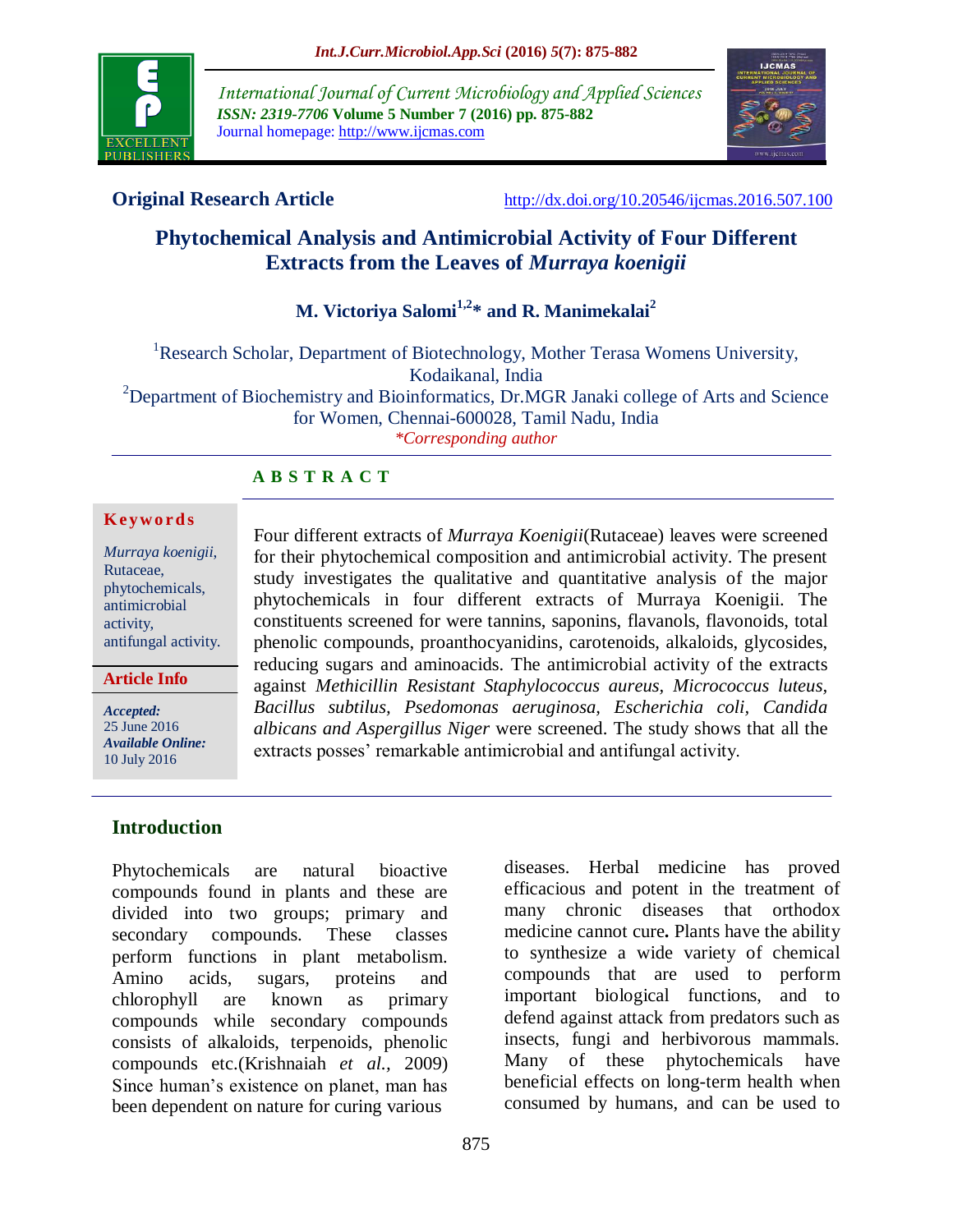effectively treat human diseases. The use of [herbs](http://en.wikipedia.org/wiki/Herb) to treat [disease](http://en.wikipedia.org/wiki/Disease) is almost universal among non-industrialized societies, and is often more affordable than purchasing expensive modern pharmaceuticals.

Murraya Koenigii (Rutaceae) is a tropicalto sub-tropical tree which is native to India and Sri-Lanka.The family Rutaceae has more than150 genera and 1600 species (Krishnaiah *et al.,* 2009). The plant is a rich source of carbazole alkaloids (Sathyavati *et al.,* 1978).Its leaves are used in many dishes as curry leaves. The leaves are pinnate, with 11-21 leaflets, each leaflet 2-4cm long and 1-2cm broad. They are highly aromatic. Curry leaves have many medicinal properties. It stimulates digestive enzymes and helps in breakdown of food more easily, good remedy for nausea and indigestion. It also improves eye-sight and prevents cataract. Eating curry leaves lowers blood glucose level. The benefits of curry leaves also owe to its flavour and taste and are added to dishes to enhance the smell, taste and its value.

Phytochemical studies on the leaves, stem, bark and root of this plant have shown the presence of large concentration of alkaloids, phenolic compounds and very high radical scavenging activity (Kumar *et al.,* 1999; Sharif *et al.,* 2007). The antioxidant activity of curry leaf is attributed to mahanimbine, murrayanol and mahanine (Sharif *et al.,* 2007; Tachibana *et al.,* 2001).

Health benefits of Murraya Koenigii leaves are anti-diabetic (Ningappa *et al.,* 2008), antioxidant (Kesari *et al.,* 2005), antimicrobial (Vandana *et al.,* 2012), antiinflammatory (Ningappaa *et al.,* 2008), hepatoprotective (Darvekar *et al.,* 2011), anti-hypocholestremic & hypolipidemic (Gupta *et al.,* 2007), anti-diaarhoel(Iyer *et al.,* 1990), cytotoxic (Mandal *et al.,* 2010) antidementia (Nutan *et al.,* 1998) etc.

The present study investigate the comparision of qualitative and quantitative analysis of the different constituents & antimicrobial activity of four different extracts of Murraya Koenigii.

## **Materials and Methods**

#### **Plant materials**

Fresh leaves of Murraya Koenigii were collected from Ponneri, Thiruvallur district, Tamilnadu, India during the month of September. The collected leaves were identified taxonomically and authenticated by Dr. G. Jeya Jothi, Taxonomist, Department of Plant Biology and Biotechnology, Loyola College, Chennai. A voucher specimen (No: LCH 401) was deposited at Herbarium, Department of Plant Biology & Biotechnology, Loyola College, Chennai. The leaves were washed thoroughly 2-3 times with running tap water and once with sterile water, air dried, powdered and used for extraction.

#### **Preparation of plant extract**

50 g of air dried and coarsely powdered plant material was extracted successively with 100ml of methanol, water, acetone and hexane using a soxhlet's apparatus for 48 hrs each. The four crude extracts were stored at 5degrees in labelled sterile screw-capped bottles for further use.

#### **Preliminary phytochemical analysis**

#### **Qualitative analysis of Phytochemicals**

Initial screening test of the four extracts were performed to ascertain the presence or absence of phytoconstituents such as flavonoids, flavonols, tannins (Ferric chloride test  $\&$  lead acetate test) saponins (Frothing test), anthraquinones (Brontrager's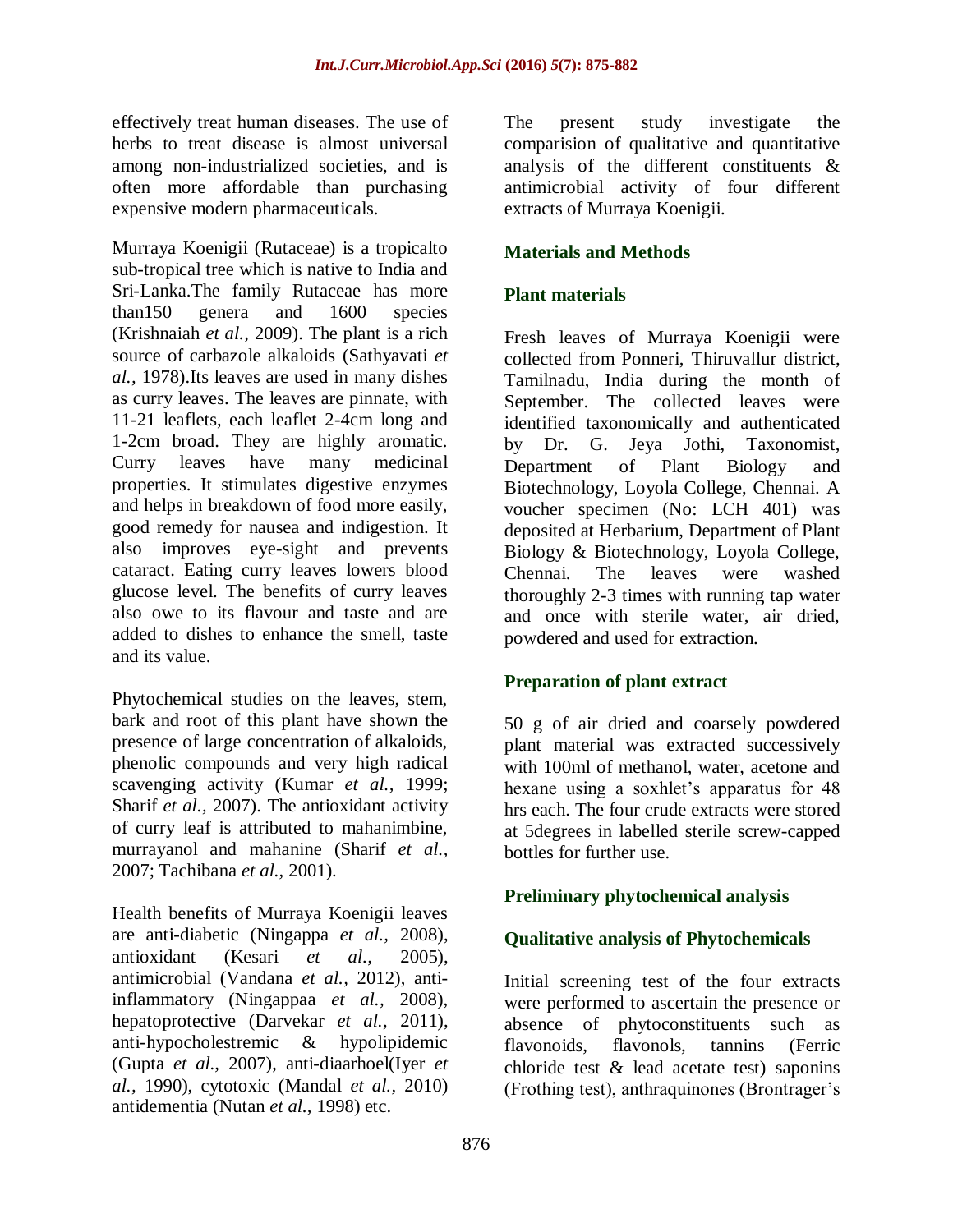test), steroids (Salkowski test and Libarman-Burchard's test), glycosides, sugars, amino acids and alkaloids (Dragendroff's test, Meyer's test, Hager's test, and Wagner's test) using standard procedure (Mani *et al.,* 2012; Sofowora *et al.,* 1993; Somolenski *et al.,* 1974).

#### **Quantitative determination of Phytochemicals**

#### **Determination of total phenolic content**

Total phenol contents in the various extracts were determined by the modified Folin-Ciocalteu method of Zovko *et al* (Zovko *et al.,* 1973). An aliquot of 0.5 ml of each extract (1 mg/ml) was mixed with 2.5 ml Folin-Ciocalteu reagent (previously diluted with distilled water 1:10 v/v) and 2 ml (75%) w/v) of sodium carbonate ( $Na<sub>2</sub>CO<sub>3</sub>$ ). The tubes were vortexed for 15 s and allowed to stand for 30 min at 40°C for colour development. Absorbance was then measured at 765 nm using Hewlett Packard, UV/visible light spectrophotometer. Samples of extract were evaluated at a final concentration of 1 mg/ml. Total phenolics content were expressed as mg/g tannic acid equivalent using the following equation from the calibration curve:  $Y = 0.1216 \times$ ,  $R^2$  = 0.936512, where  $\times$  is the absorbance and Y is the tannic acid equivalent in mg/g.

#### **Determination of total flavonoids**

The method is based on the formation of the flavonoids - aluminium complex which has an absorptivity maximum at 420nmdescribed by Ordonez *et al* (Ordonez *et al.,* 2010).Half a ml of various solvent extracts (1 mg/ml) was mixed with 0.5 ml of  $2\%$  aluminium chloride (AlCl<sub>3</sub>) prepared in ethanol. The resultant mixture was incubated for 60 min at room temperature for yellow colour development which indicated the

presence of flavonoid. The absorbance was measured at 420 nm using UV–VIS spectrophotometer. Extract samples were evaluated at a final concentration of 1 mg/ml. Total flavonoid content was calculated as quercetin equivalent (mg/g) using the following equation based on the calibration curve:  $Y = 0.255x$ ,  $R^2 = 0.9812$ , where  $\times$  is the absorbance and Y is the quercetin equivalent.

#### **Estimation of total flavonols**

Total flavonol content was determined by adopting the procedure described by Karunakaran and Kumaran (Karunakaran *et al.,* 2007). The reaction mixture consisting of 2 ml of the sample, 2 ml of  $AlCl<sub>3</sub>$ prepared in ethanol and 3 ml of (50 g/l) sodium acetate solution was allowed to incubate for 2.5 h at 20°C.

Absorbance at 440 nm was measured. Total flavonol content was calculated as mg/g of quercetin equivalent from the calibration curve using the equation: Y  $Y = 0.0255 \times, R^2 = 0.9812$  where  $\times$  is the absorbance and Y is the quercetin equivalent.

# **Estimation of proanthocyanidins**

Proanthocyanidins contents was estimated by the procedure done by Asafa *et al* (Ashafa *et al.,* 2011).A volume of 0.5 ml of each extract solution was mixed with 3 ml of 4% v/v vanillin prepared in methanol and 1.5 ml of hydrochloric acid and then vortexed. The resulting mixture was allowed to stand for 15 min at room temperature followed by the measurement of the absorbance at 500 nm. Total proanthocyanid in content was expressed as catechin (mg/g) using the following equation of the curve:  $Y = 0.5825 \times$ ,  $R^2 = 0.9277$ , where  $\times$  is the absorbance and Y is the catechin equivalent.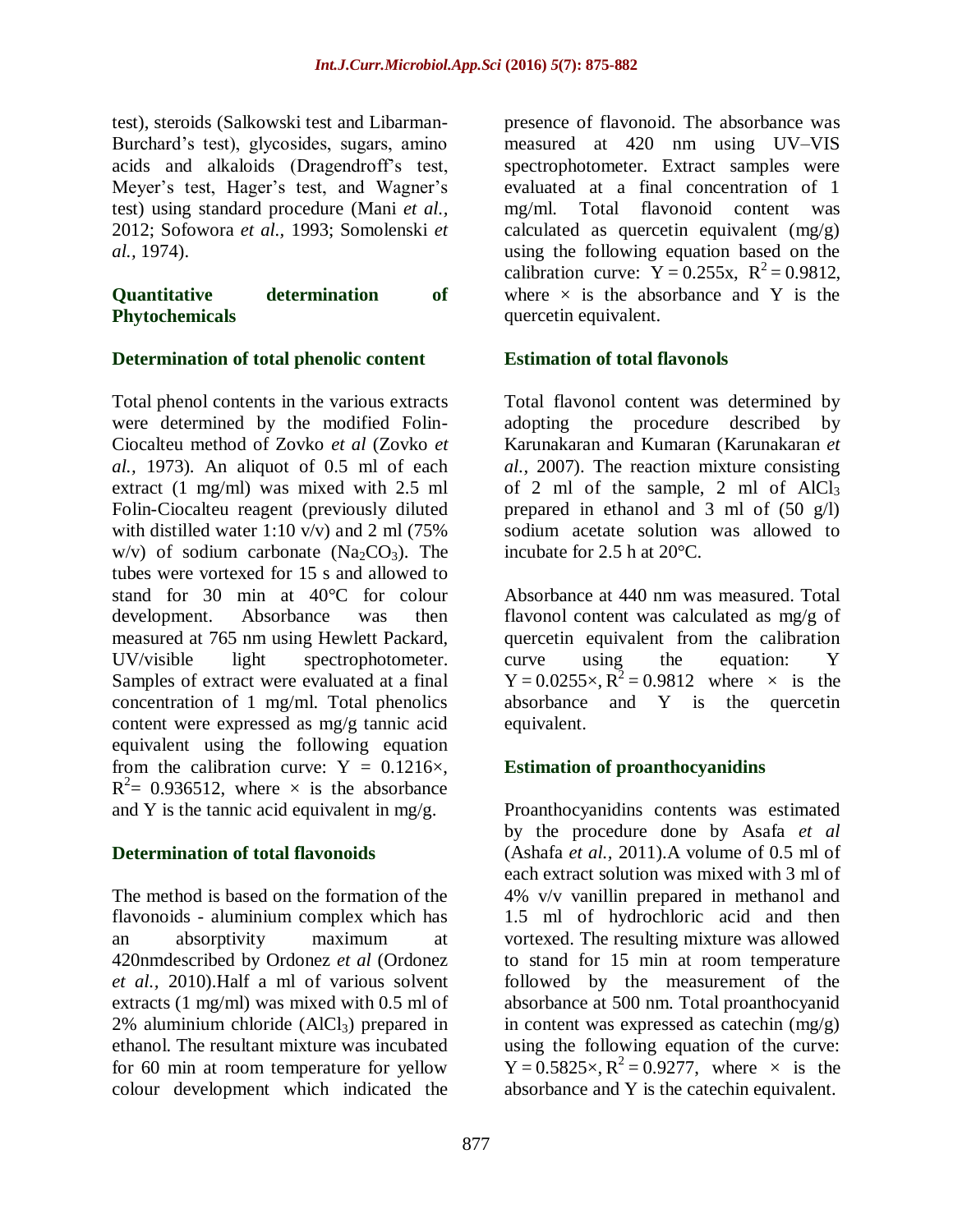#### **Tannin determination**

Tannin content of the samples was determined according to the modified vanillin-HCl methanol method as determined by Noha *et al* (Noha *et al.,* 2011).The vanillin-HCL reagent was prepared by mixing equal volume of 8% HCl and 1% vanillin in methanol. The reagent was mixed just prior to use. About 0.2 g of the ground sample was placed in a small conical flask. Then 10 ml of 1% concentrated HCL in methanol was added. The flask was capped and continuously shaken for 20 min and the content was further centrifuged at 2500 rpm for 5 min. About 1.0 ml of the supernatant was pippetted into a test tube containing 5 ml of vanillin-HCL reagent. Absorbance at 450 nm was read on spectrophotometer after 20 min of incubation at 30°C. A standard curve was prepared expressing the result as catechin equivalent as follows: Tannin (%)  $= C \times 10 \times 100/200$ . Where: C = Concentration corresponding to the optical density;  $10 =$  volume of the extract (ml); 200= Sample weight (mg).

#### **Saponin determination**

Five grams of plant sample was dispersed in 50 ml of 20% v/v ethanol prepared in distilled water. The suspension was heated over hot water bath for 4 h with continuous stirring at 55°C. The mixture was filtered and the residue re-extracted with another 50 ml of 20% ethanol. The combined extracts were reduced to 20 ml over hot water bath at about 9°C. The concentrated solution obtained was shaken vigorously with 10 ml of diethyl ether in a 250ml separating funnel; the aqueous layer was collected while the ether layer was discarded. The purification process and repeated. Twenty millilitre of but-1-ol was added to the filtrate and then washed twice with 10 ml of 5%

w/v aqueous sodium chloride. The whole mixture was heated to evaporation on hot water bath and later oven dried at 40°C to a constant weight. The percentage saponin content of the sample was calculated using the formula described by Okwu and Josiah (Okwu *et al.,* 2006)

#### **Alkaloid determination**

Alkaloid content of the plant sample was determined using the method described by Onyilagha and Islam (Onyilagha *et al.,* 2009). Five gram of the powdered sample was weighed into a 250 ml beaker and 200 ml of 20% acetic acid in ethanol was added and covered to stand for 4 h. This was filtered and the extract was concentrated using a water bath to one-quarter of the original volume. Concentrated ammonium hydroxide was added drop wise to the extract until the precipitation was completed. The whole solution was allowed to settle and the collected precipitates were washed with dilute ammonium hydroxide and then filtered. The residue was dried and weighed. The alkaloid content was determined using this formula;

%Alkaloid=final weight of sample Initial weight of extract×100.

#### **Sources and maintenance of organisms**

Stock cultures of *Methicillin Resistant Staphylococcus aureus, Micrococcus luteus, Bacillus subtilus, Pseudomonas aeruginosa, Escherichia coli, Candida albicans and Aspergillus Niger* were obtained from Department of Microbiology, Dr.MGR Janaki College, Chennai. They were maintained on Nutrient Agar at  $4^{\circ}$ C and subcultured into nutrient broth. Twenty four hour old cultures were prepared freshly for every study.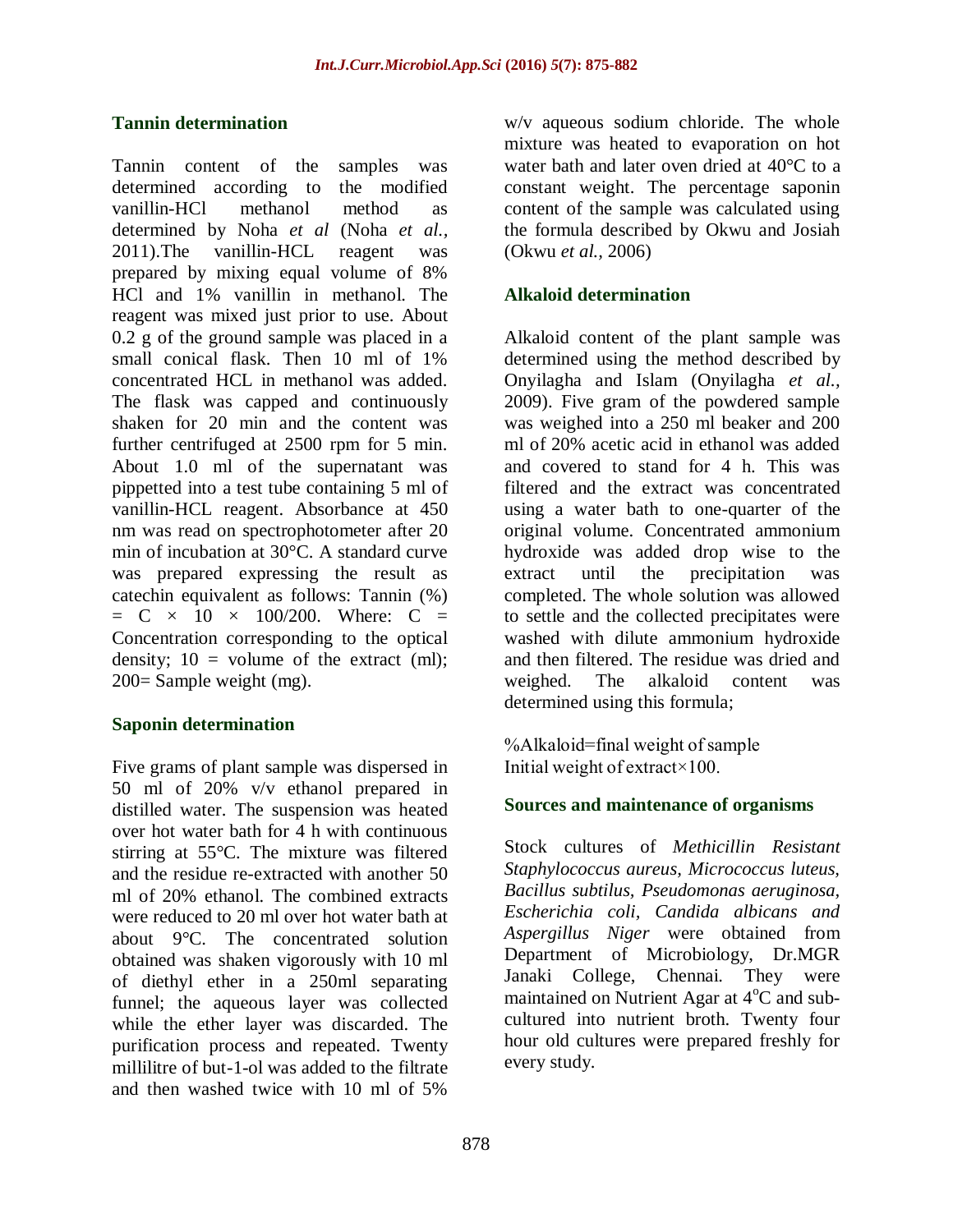#### **Antibacterial assay**

Antibacterial assay of four crude extracts were performed using Mueller Hilton medium for bacterial strains using disc diffusion method following the National Committee for Clinical Laboratory Standards methods (Trease, 1989; NCCLS, 1993).

#### **Disc Diffusion Assay**

The sterile petri dishes containing solid and sterile Mueller Hilton agar medium (HiMedia) were used. Sterile paper disc (6 mm) was saturated with 100*μ*land 200*μ*l of four different extracts of Murraya Koenigii at a concentration of 1mg and 2mg/disc respectively and allowed to dry for 24 h. The dried surface of the Mueller Hilton agar plate was streaked with the bacterial strain and dried discs were placed per Petri dish in triplicates. The plates were then incubated at 35°C for 24 h. Positive and negative controls were performed for every test. For each plate, negative controls were maintained where pure solvents were used instead of extract. Ampicillin and streptomycin were used as positive control. Microbial growth was determined by measuring the diameter of the zone of inhibition with a caliper. The inhibition zones would thus include disc size of 6 mm.

# **Determination of antifungal activity**

The agar well diffusion method (King *et al.,* 2001) was modified. Potato dextrose agar (PDA) was used for fungal cultures. The culture medium was inoculated with the fungal strain *Aspergillus niger* and *Candida albicans* separately suspended in potato dextrose broth. A total of 6 mm diameter wells were punched into the agar and filled with plant extracts and solvent blanks

Standard antibiotic (Fluconazole, concentration 1 mg/ml) was used as positive control and fungal plates were incubated at28oC for 48 h. The diameters of zone of inhibition observed were measured. Antifungal activities were determined by measuring diameter of inhibition zone (DIZ) in mm.

#### **Results and Discussion**

#### **Preliminary phytochemical analysis**

Phytochemical analysis of the four different extracts of murraya Koenigii revealed the presence of phenolic compounds, tannins, flavonols, flavonoids, proanthocyanidins, carotenoids, alkaloids, glycosides, sugars & aminoacids.

#### **Quantification of phytochemicals**

Due to the vast differences in the nature of the phytochemical constituents found in a plant, there is no particular solvent that is known to extract all the compounds. Therefore in this study solvents like ethanol, water, acetone and hexane are used for extraction to accommodate the range of polarities of the compounds present in Murraya Koenigii leaves. The results showed that the choice of these various solvents play a crucial role in the quantitative analysis of different phytochemicals extracted from the leaves of *Murraya Koenigii.* 

Quantification of compounds obtained from the extract varies greatly among the four solvents, which is an indication that solvents have different extracting capacity for phytochemicals.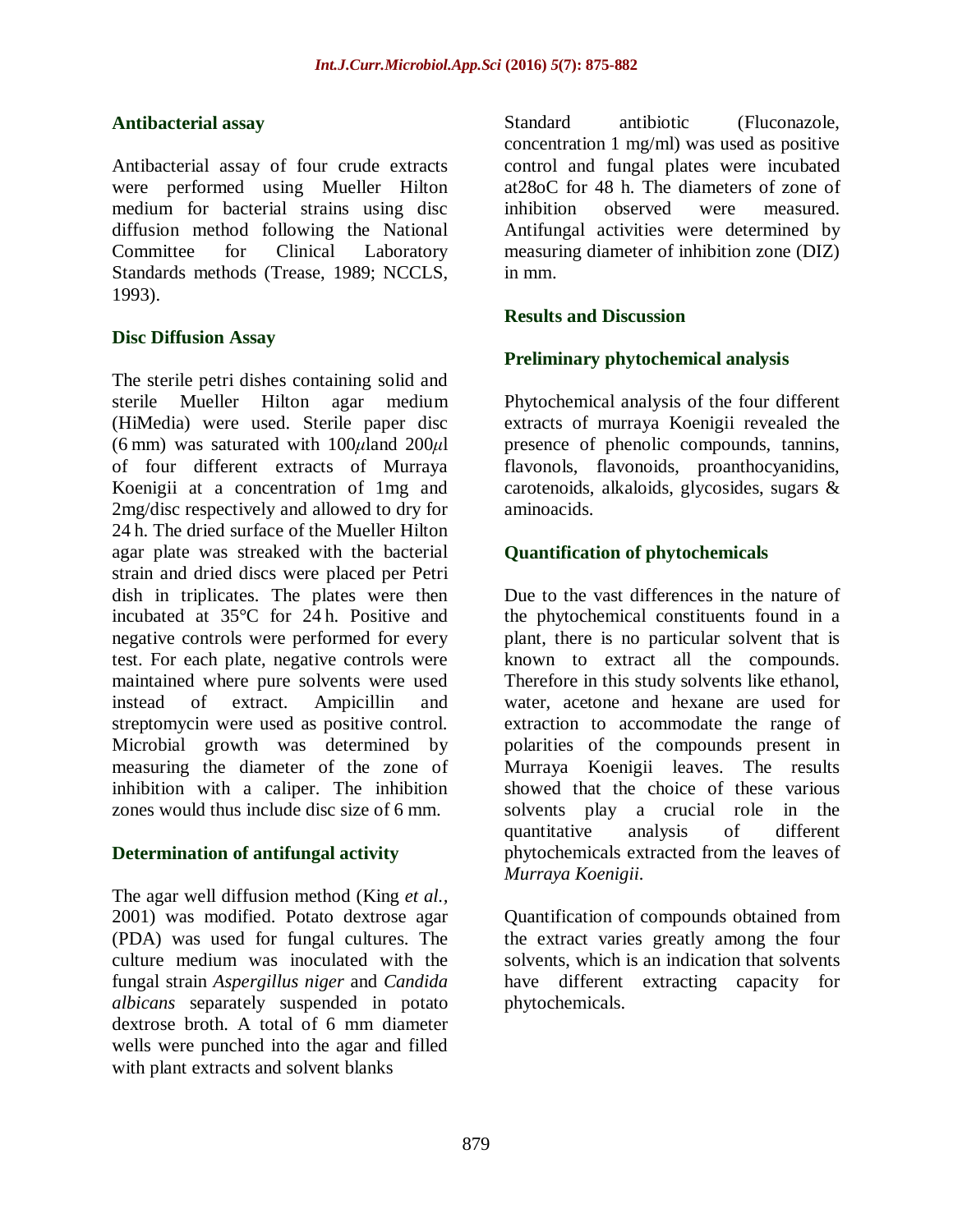| Sample  | Phenolic<br>compounds | Tannins | Flavonols | Flavonoids | Proantho<br>cyanidins | Carotenoids | Glycosides | <b>Sugars</b> | Aminoacid |
|---------|-----------------------|---------|-----------|------------|-----------------------|-------------|------------|---------------|-----------|
| Ethanol | $++$                  | $+++$   | $+++$     | $+++$      | $++$                  | $++$        | $++$       | $^{+}$        | $++$      |
| extract |                       |         |           |            |                       |             |            |               |           |
| Aqueous | $++$                  | $++$    | $++$      | $++$       | $++$                  | $++$        | $++$       | $++$          | $++$      |
| extract |                       |         |           |            |                       |             |            |               |           |
| Acetone | $+++$                 | $++$    | $++$      | $++$       | $+++$                 | $+++$       | $++$       | $++$          | $++$      |
| extract |                       |         |           |            |                       |             |            |               |           |
| Hexane  | $++$                  | $++$    | $++$      | $++$       | $++$                  | $++$        | $++$       | $++$          | $++$      |
| extract |                       |         |           |            |                       |             |            |               |           |

# **Table.1** Preliminary Phytochemical analysis of the four different extracts of Murraya Koenigii

#### **Table.2** Quantitative Phytochemicals evaluated of the four different extracts of *Murraya koenigii*

| Sample          | Total  | Tannins | Flavonols | Flavonoid | Proantho- | Saponin | Alkaloid |
|-----------------|--------|---------|-----------|-----------|-----------|---------|----------|
|                 | Phenol | (mg/g)  | (mg/g)    | S         | cyanidins |         | S        |
|                 | (mg/g) |         |           | (mg/g)    | (mg/g)    | (mg/g)  | (mg/g)   |
| Ethanol extract | 142.32 | 73.95   | 91.13     | 45.76     | 774.72    | 62.33   | 49.09    |
|                 |        |         |           |           |           |         |          |
| Aqueous extract | 139.26 | 114.76  | 61.97     | 97.12     | 168.91    | 20.46   | 36.73    |
|                 |        |         |           |           |           |         |          |
| Acetone extract | 459.63 | 45.39   | 40.83     | 19.69     | 541.77    | 35.13   | 23.21    |
|                 |        |         |           |           |           |         |          |
| Hexane extract  | 169.36 | 65.43   | 71.43     | 17.38     | 244.65    | 70.68   | 29.58    |

## **Table.3** Antimicrobial activity of various extracts of *Murraya koenigii*

| Microorganisms    | <b>Methanol Extract</b> |                    | Aqueous extract     |                    | Acetone             |                    | <b>Hexane Extract</b> |                    | Positive                                    |
|-------------------|-------------------------|--------------------|---------------------|--------------------|---------------------|--------------------|-----------------------|--------------------|---------------------------------------------|
|                   |                         |                    |                     |                    | Extract             |                    |                       |                    | Control-                                    |
|                   | Test<br>(mm)            | Solvent<br>Control | <b>Test</b><br>(mm) | Solvent<br>Control | <b>Test</b><br>(mm) | Solvent<br>Control | Test<br>(mm)          | Solvent<br>Control | Ampicillin/<br>streptomycin/<br>Flucanazole |
| Methicillin       | 14                      | $\overline{2}$     | 11                  | $\Omega$           | 13                  |                    | 14                    |                    | 18                                          |
| Resistant         |                         |                    |                     |                    |                     |                    |                       |                    |                                             |
| Staphylococcus    |                         |                    |                     |                    |                     |                    |                       |                    |                                             |
| aureus            |                         |                    |                     |                    |                     |                    |                       |                    |                                             |
| Micrococcus       | 8                       | $\overline{2}$     | 9                   | $\Omega$           | 7                   | 1                  | 8                     |                    | 18                                          |
| luteus            |                         |                    |                     |                    |                     |                    |                       |                    |                                             |
| Bacillus subtilus | 10                      | $\overline{2}$     | 10                  | $\Omega$           | 9                   |                    | 11                    |                    | 18                                          |
| Psedomonas        | 14                      | $\overline{2}$     | 9                   | $\Omega$           | 12                  |                    | 13                    |                    | 18                                          |
| aeruginosa        |                         |                    |                     |                    |                     |                    |                       |                    |                                             |
| Escherichia coli  | 16                      | $\overline{2}$     | 14                  | $\Omega$           | 12                  |                    | 14                    |                    | 18                                          |
| Candida albicans  | 13                      | 2                  | 11                  | $\Omega$           | 10                  |                    | 10                    |                    | 17                                          |
| Aspergillus Niger | 11                      | $\overline{2}$     | 10                  | $\Omega$           | 9                   |                    | 10                    |                    | 17                                          |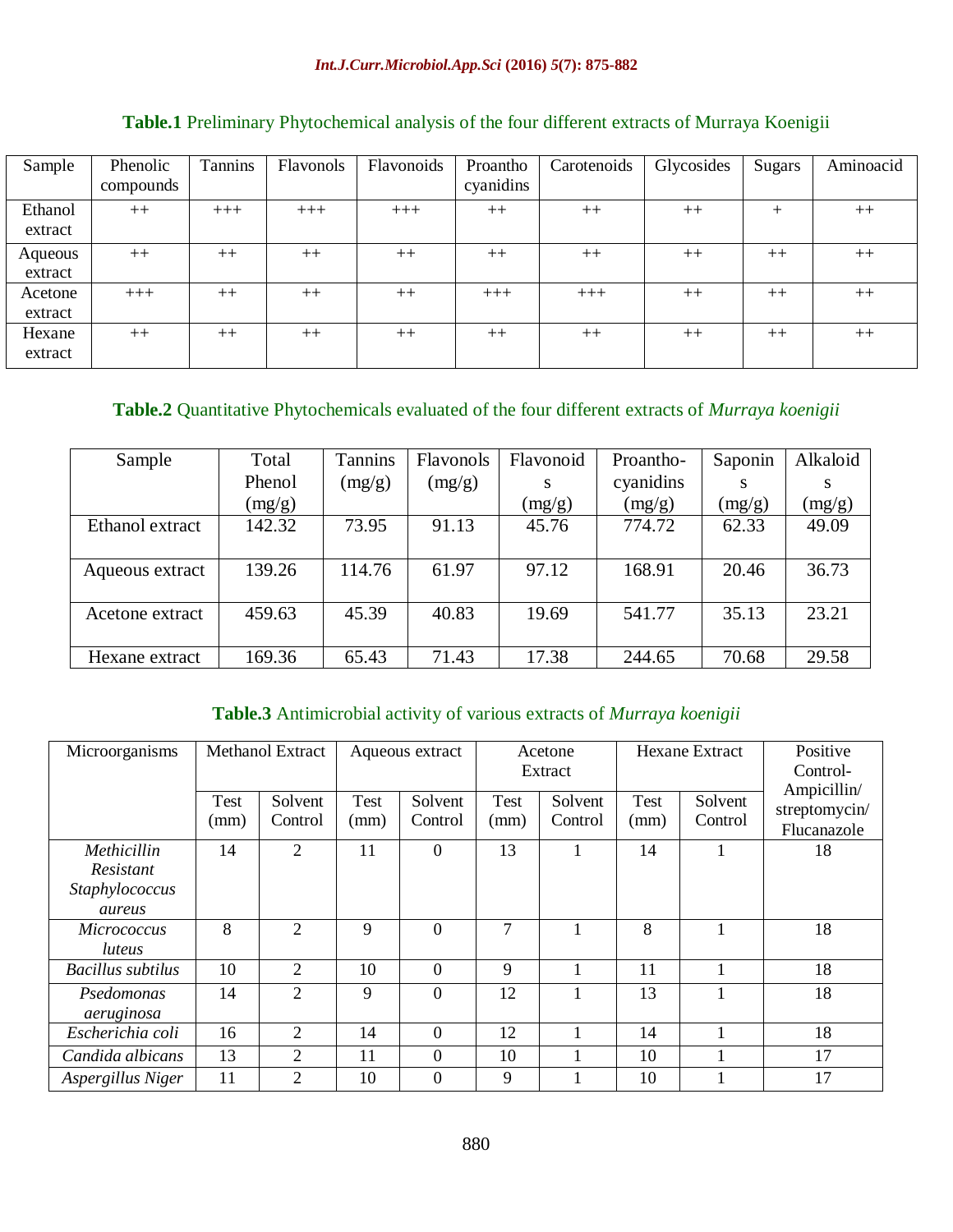The antimicrobial activity of the extracts of *Murraya koenigii* leaves extracted using four different solvents was evaluated on the basis of inhibition zone in mm. In the present investigation the extract was found to be effective against all the microorganisms.

All the extracts show antimicrobial activity and hence support the medicinal usage of the extracts of *Murraya koenigii* as drugs for the therapy of infectious diseases.

#### **References**

- Ashafa, A.O.T., Sunmonu, O., Afolayan, A.J. 2011. Effects of leaf and berry extracts of Phytolacca dioica L on haematological and weight parameters of Wistar rats. *Afri. J. Pharmacy and Pharmacol.,* 5: 150-154.
- Darvekar, V.M., Patil, V.R., Choudhari, A.B. 2011. Anti-inflammatory activity of Murraya koenigii Spreng on experimental animals. *J. Nat. Prod. Plant Res.,* 1(1): 65-69.
- Gupta, R.S., Singh, D. 2007. Protective nature of Murraya Koenigii leaves against hepatosupression through antioxidant status in experimental rats. *Pharmacologyonline,* 1: 232-242.
- Harbone, J.B. 1973. Phytochemical methods, London: Chapman and Hall, Ltd. 49-188.
- Iyer, U.M., Mani, U.V. 2007. Studies on the effect of curry leaves supplementation (Murraya koenigi) on lipid profile, glycated proteins and amino acids in non-insulin-dependent diabetic patients. *Plant Foods Hum. Nutr.,*  40(4) : 275-282.
- Karunakaran, R.J., Kumaran, A. 2007. In vitro antioxidant activities of methanol extract of five phyllanthus species from India*. LWT,* 40: 344-353.
- Kesari, A.N., Gupta, R.K., Watal, G. 2005. Hypoglycemic Effects of Murraya

koenigii on Normal and Alloxan-Diabetic Rabbits. *J. Ethanopharmacol.,* 97: 247-251.

- King, A., Brown, D.F.J. 2001. Quality assurance of antimicrobial susceptibility testing by disc diffusion. *J. Antimicrob. Chemother.,* 48: 71–76.
- Krishnaiah, D., Devi, T., Bono, A., Sarbatly, R. 2009. Studies on phytochemical constituents of six Malaysian medicinal plants. *J. Med. Plants Res.,* 3(2): 67-72.
- Kumar, V.S., Sharma, A., Tiwari, R., Sushil, K. 1999. Murraya Koenigii- a review, *JMAPS.*
- Mandal, S., Nayak, A., Kar, M., Banerjee, S.K., Das, A., Upadhyay, S.N. *et al.*  2010. Antidiarrhoeal activity of carbazole alkaloids from Murraya koenigii Spreng (Rutaceae) seeds. *Fitoterapia*, 8(1): 72-74.
- Mani, V., Ramasamy, K., Ahmad, A., Parle, M., Shah, S.A., Majeed, A.B. 2012. Protective effects of total alkaloidal extract from Murraya Koeigii leaves on experimentally induced dementia. *Food chem. Toxicol.,* 1036-44.
- NCCLS. 1993. Performance Standards for Antimicrobial Disc Suspectibility Tests. Approved Standard NCCLS Publication M2-A5, Villanova, PA, USA.
- Ningappaa, M.B., Dineshaa, R., Srinivasa, L. 2008. Antioxidant and free radical scavenging activities of polyphenolenriched curry leaf (Murraya koenigii L.) extracts. *Food Chem.,* 106(2): 720- 728.
- Ningappa, M.B., Ramadas, D., Leela, S. 2008. Antioxidant and free radical scavenging activities of polyphenolenriched curry leaf(Murraya Koenigii L.) extracts*. Food Chem.,* 106: 720- 728. Doi: 10.1016/j.foodchem.2007.06.057.